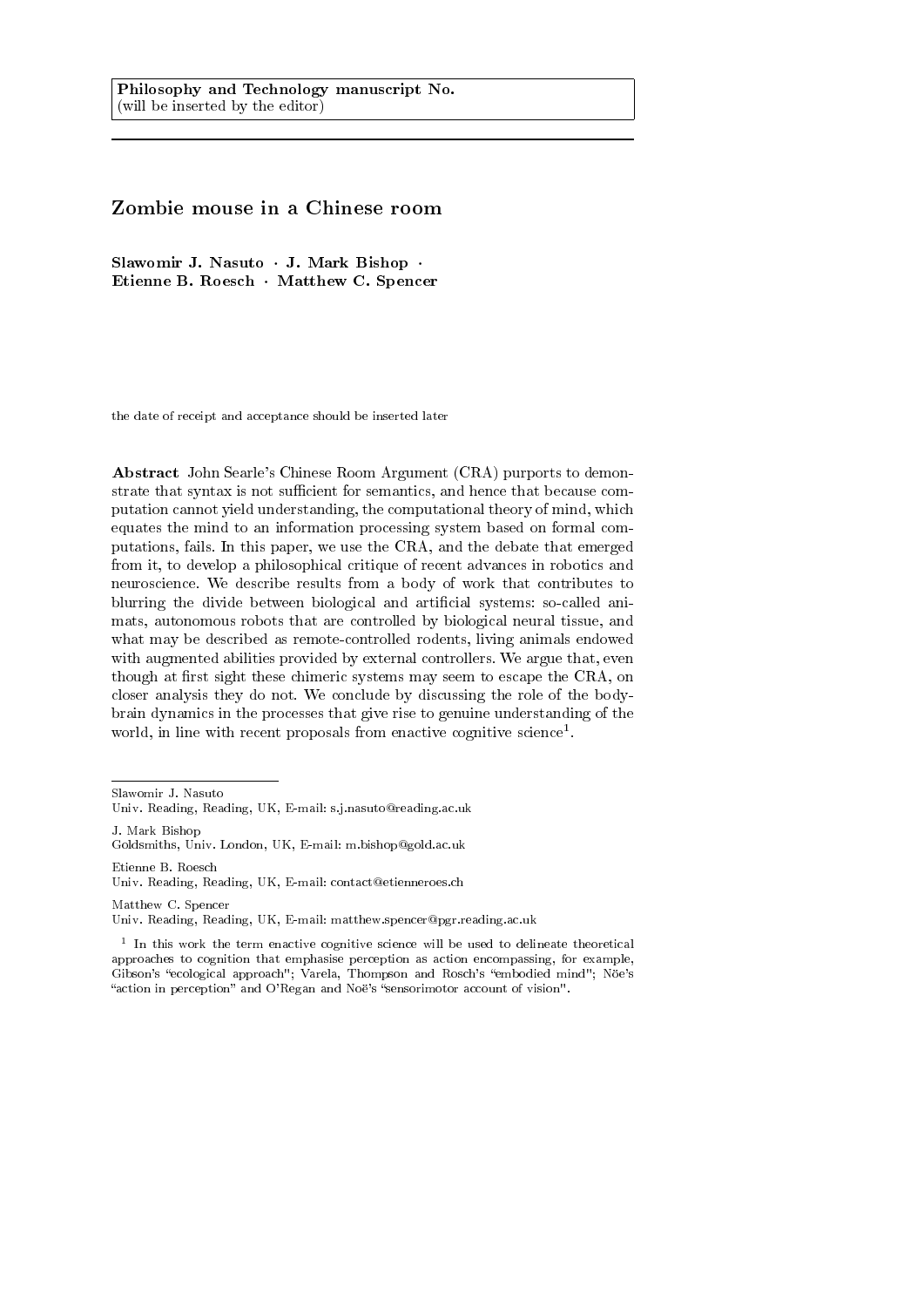## 1 Searle's Chinese Room Argument

#### 1.1 The CRA in a nutshell

In developing the Chinese Room Argument in his paper `Minds, Brains and Programs' (MBP) [Searle(1980)] John Searle gave birth to one of the most notorious debates in the history of philosophy of mind  $[Cole(2009),$  Preston and Bishop(2002)]. Searle's argument refutes the strong claim of artificial intelligence, which he coined "Strong AI", that of creating a truly intelligent computational device, demonstrating machine understanding [Searle(1980), p. 417]. This lasting debate has important consequences for cognitive science in general, and the computational theory of mind in particular, which equates the mind to an information processing system based on formal computations [Fodor(1975), Fodor(1987),Putnam(1988)]. If Searle's position in the debate is correct, it also shows the inadequacy of any purely behavioural procedure (e.g. Turing's 'test') to identify intelligence<sup>2</sup>.

In 1977, Schank and Abelson published information on a script<sup>3</sup> based software system that they had developed to answer questions on simple stories [Schank and Abelson(1977)]. The program takes as input a simple story and, using sets of rules, heuristics and scripts, is able to infer answers to questions about the story posed by an operator. Searle gives the example of a story depicting a man entering a restaurant, ordering a hamburger and storming outside the restaurant disappointed. If asked "Did the man eat the hamburger?", the program would unequivocally answer "No, he did not", based on its script outlining the typical expected behaviour exhibited by customers visiting restaurants.

In the CRA, by demonstrating that syntax is not sufficient for semantics, Searle responds to the claim that the appropriately programmed computer genuinely `understands' the data it processes; for example, the claim that Schank and Abelson's software actually understands the text it processes. To this end, Searle described a thought experiment in which he was locked in a room, and provided with `a large batch of Chinese writing'. As Searle does not speak a word of Chinese, to him these Chinese ideographs were "just so many meaningless squiggles" (ibid. p.  $418$ ). Searle is then presented with a second batch of Chinese script together with a set of rules [which Searle can understand] for correlating the second batch with the first batch. Some time later Searle is subsequently given:

... a third batch of Chinese symbols together with some instructions, again in English, that enable me to correlate elements of this third batch

 $^2$  In what has become known as the standard interpretation of the Turing test, a human interrogator, interacting with two respondents via text alone, has to determine which of the responses is being generated by a suitably programmed computer and which is being generated by a human; if the interrogator cannot reliably do this then the computer is deemed to have passed the Turing test.

<sup>&</sup>lt;sup>3</sup> In their work Schank and Abelson used *scripts* to specify a detailed description of stereotypical events unfolding through time in given contexts.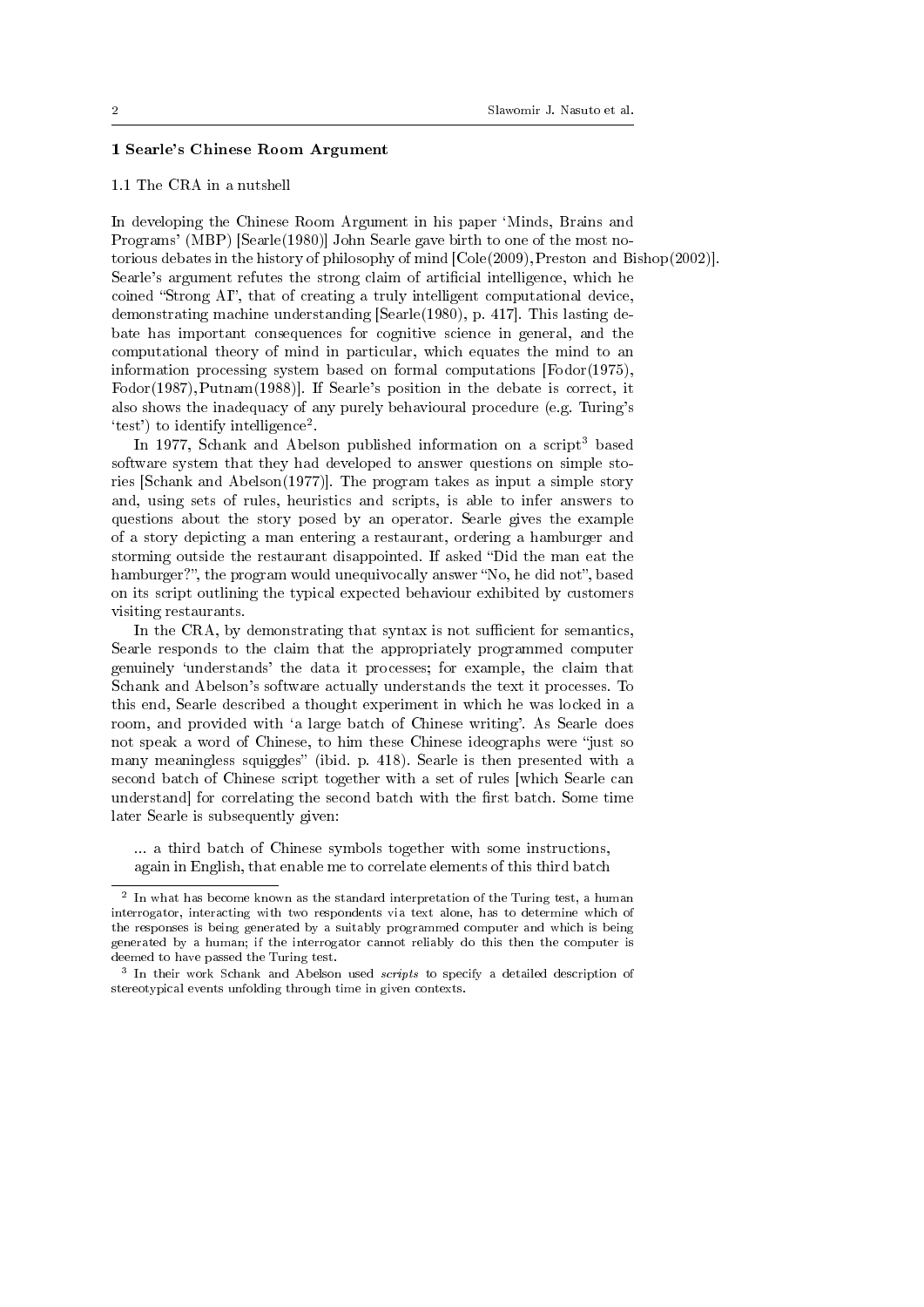with the first two batches, and these rules instruct me how to give back certain Chinese symbols with certain sorts of shapes in response to certain sorts of shapes given me in the third batch.

#### Unbeknownst to Searle:

 $\ldots$  the people who are giving me all of these symbols call the first batch "a script", they call the second batch a "story" and they call the third batch "questions". Furthermore, they call the symbols I give them back in response to the third batch "answers to the questions" and the set of rules in English that they gave me, they call "the program".

Now just to complicate the story a little, imagine that these people also give me stories in English, which I understand, and they then ask me questions in English about these stories, and I give them back answers in English. Suppose also that after a while I get so good at following the instructions for manipulating the Chinese symbols and the programmers get so good at writing the programs that from the external point of view, that is, from the point of view of somebody outside the room in which I am locked, my answers to the questions are absolutely indistinguishable from those of native Chinese speakers. Nobody just looking at my answers can tell that I don't speak a word of Chinese.

Let us also suppose that my answers to the English questions are, as they no doubt would be, indistinguishable from those of other native English speakers, for the simple reason that I am a native English speaker. From the external point of view  $-$  from the point of view of someone reading my "answers"  $-$  the answers to the Chinese questions and the English questions are equally good. But in the Chinese case, unlike the English case, I produce the answers by manipulating uninterpreted formal symbols. As far as the Chinese is concerned, I simply behave like a computer; I perform computational operations on formally specified elements. For the purposes of the Chinese, I am simply an instantiation of the computer program.

Thus Searle's rulebook describes a procedure which, if carried out accurately, allows him to participate in an exchange of uninterpreted symbols squiggles and squoggles - which, to an outside observer, look as though Searle is accurately responding in Chinese to questions in Chinese about stories in Chinese; in other words, it appears as if Searle, in following the rule book, actually understands Chinese, even though Searle trenchantly continues to insist that he does not understand a word of the language.

According to Bishop  $[Bishop(2004)]$ , "the central claim of the CRA is that computations alone cannot in principle give rise to understanding, and that therefore computational theories of mind cannot fully explain human cognition. [...] And yet it is clear that Searle believes that there is no barrier in principle to the notion that a machine can think and understand; [...] Searle explicitly states, in answer to the question 'Can a machine think?', that 'the answer is, obviously, yes. We are precisely such machines'".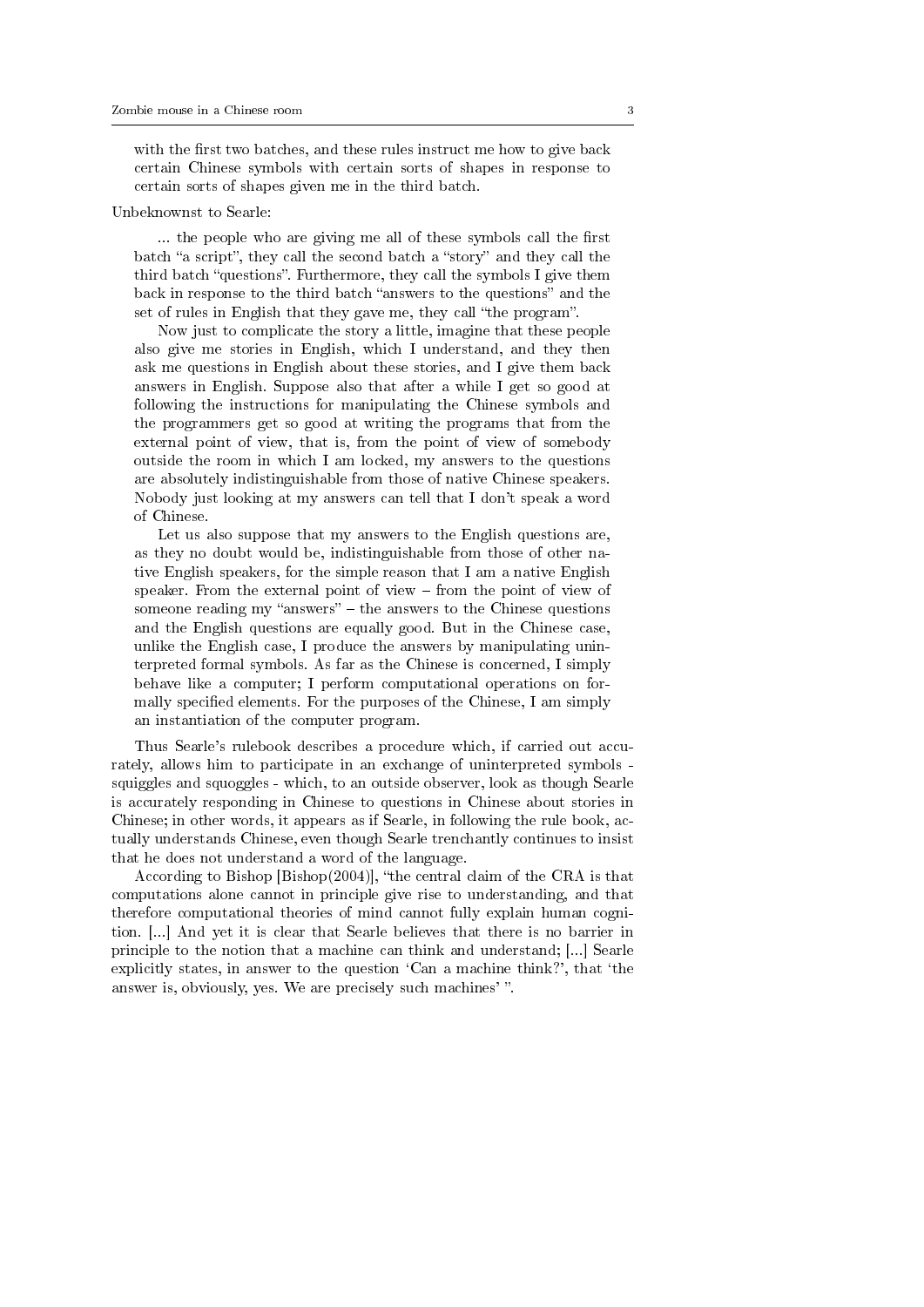Searle's "intuition pump", a term coined by Dennett [Dennett(1991)], provoked an intense reaction in the AI community who attempted, but arguably failed, to demonstrate that the CRA was wrong. What have emerged as perhaps the most important criticisms, which Searle anticipated in the original exposition of the CRA, are those Searle termed the "systems reply", the "robot reply" and "the Brain Simulator reply". Even in the original exposition of the CRA, Searle took these criticisms seriously, presciently anticipating several key turns in recent cognitive robotics, AI and cognitive science.

In the more than thirty years since its first publication there has continued to be lively interest in the  $CRA^4$ ; as Bishop [Bishop(2009)] observes:

.. in a 2002 volume of analysis [Preston and Bishop(2002)] comment ranged from Selmer Bringsjord who observed the CRA to be "arguably" the 20th century's greatest philosophical polarizer" [Bringsjord $(2002)$ ], to Rey who claims that in his definition of Strong AI Searle "burdens the [Computational Representational Theory of Thought (Strong AI)] project with extraneous claims which any serious defender of it should reject"  $[Rey(2002)]$ . Nevertheless, although opinion on the argument remains divided, most commentators now agree that the CRA helped shift research in Artificial Intelligence away from classical computationalism (which, pace Newell and Simon [Newell(1976)], viewed intelligence fundamentally in terms of symbol manipulation) first to a sub-symbolic neural-connectionism and more recently, moving even further away from symbols and representations, towards embodied and enactive approaches to cognition. Clearly, whatever the verdict on the soundness of Searle's Chinese room argument, the subsequent historical response offers eloquent testament to his conclusion that '*programs* are not minds'.

This paper is not an attempt to buttress the CRA. In what follows, we will briefly review the 'System' and 'Robot' replies, before introducing a number of successes in a new branch of robotics that contributes to blurring the divide between biological and artificial systems. We aim to use these examples to articulate a response to current trends in cognitive robotics in line with Searle's position as espoused in the CRA. To cut to the gist, we show that if the CRA holds then it also holds against both cognitive robotics and bio-machine hybrids (animats) [as currently engineered].

# 1.2 The systems reply

The systems reply originated from researchers who took a bird's eye view of Searle's thought experiment. To them, understanding does not lie within Searle, but within the system as a whole. That is, the room plus Searle, plus

<sup>4</sup> Cf. [Rapaport(2006)], [Waskan(2005)], [Sprevak(2005)], [J.(2004)], [Freeman(2003)], [Freeman(2004)], [Overill(2004)], [Garvey(2003)] etc.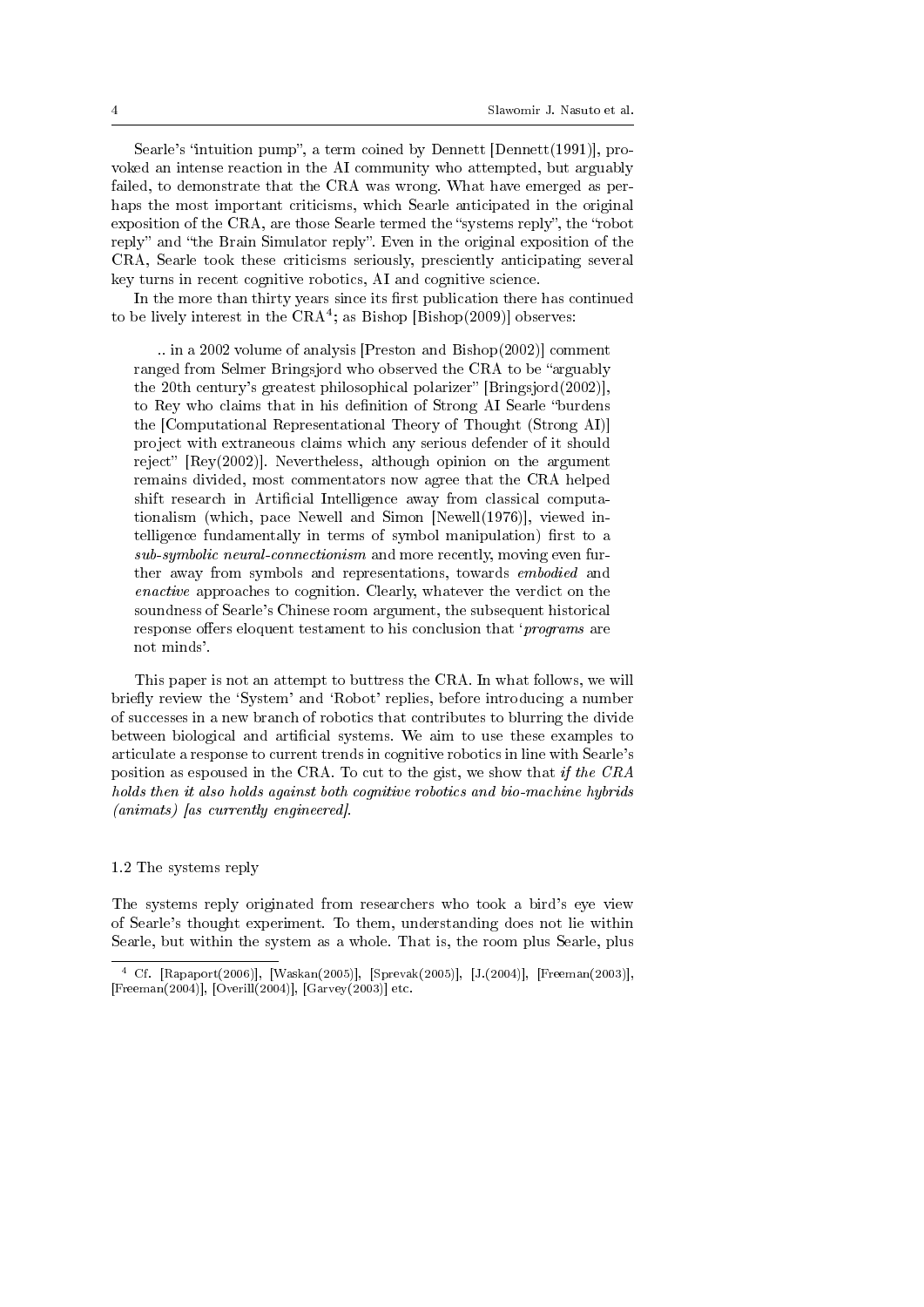the rulebook, plus the sheets of paper [on which are inscribed the various squiggles and squoggles], as it is all these things - the system - as a whole that exhibits the responses perceived as Chinese. Searle responds to this by pointing out that, even if he internalised [memorised] the rulebook and all the paper squiggles and squoggles, and hence interacted with the native Chinese speakers directly, laboriously following the instructions of the rulebook as memorised, he would still not understand a word of Chinese.

## 1.3 The robot reply

The robot reply acknowledges that understanding requires some degree of interaction with the world. Proponents of this position extend the CRA to a robot that interacts with the world through actuators, and `perceives its world' through appropriate sensors. Using a procedure similar to Searle's rulebook, a computer decides the appropriate symbolic control signals (squoggles) in response to the symbolic descriptions of the world (squiggles) that its sensors present; surely in this case the robot, interacting with the world appropriately at all times, could be said to genuinely 'understand'...

However, by making what is now a well rehearsed move, Searle once again claims that as both the squiggles and squoggles remain merely uninterpreted symbols, a series of binary digits, they would remain meaningless to him as he followed the instructions in the rule book and controlled the robot's behaviour; in other words, that Searle in controlling the robot via the rule book would understand nothing of the robot's interactions with the world and thus - as there is nothing a computer would have that Searle, scraps of paper and rule book do not - neither would the robot.

In other words, the situation Searle describes highlights that, in merely executing its control program, it would always fail to obtain the intimate connection with the world required to give rise to genuine intentional states, genuine understanding and genuine meaning.

### 1.4 The Brain Simulator reply

The third reply assumes an accurate computer model of the neural mechanisms at play in the brain of a native Chinese speaker, as they respond to questions in Chinese about a story in Chinese. Advocates of this move in the debate assert that to deny genuine understanding to a hi-delity neural simulation would be tantamount to denying understanding to the native Chinese speakers themselves.

Searle responds to this proposal by suggesting a replacement of the neurons and synapses with a complex functional analogue [of the neural simulation of the native Chinese speaker's brain] constructed from an interconnection of water-pipes and valves, each of which he would activate according to a rulebook upon receiving a specific series of squiggles as input and then, contingent upon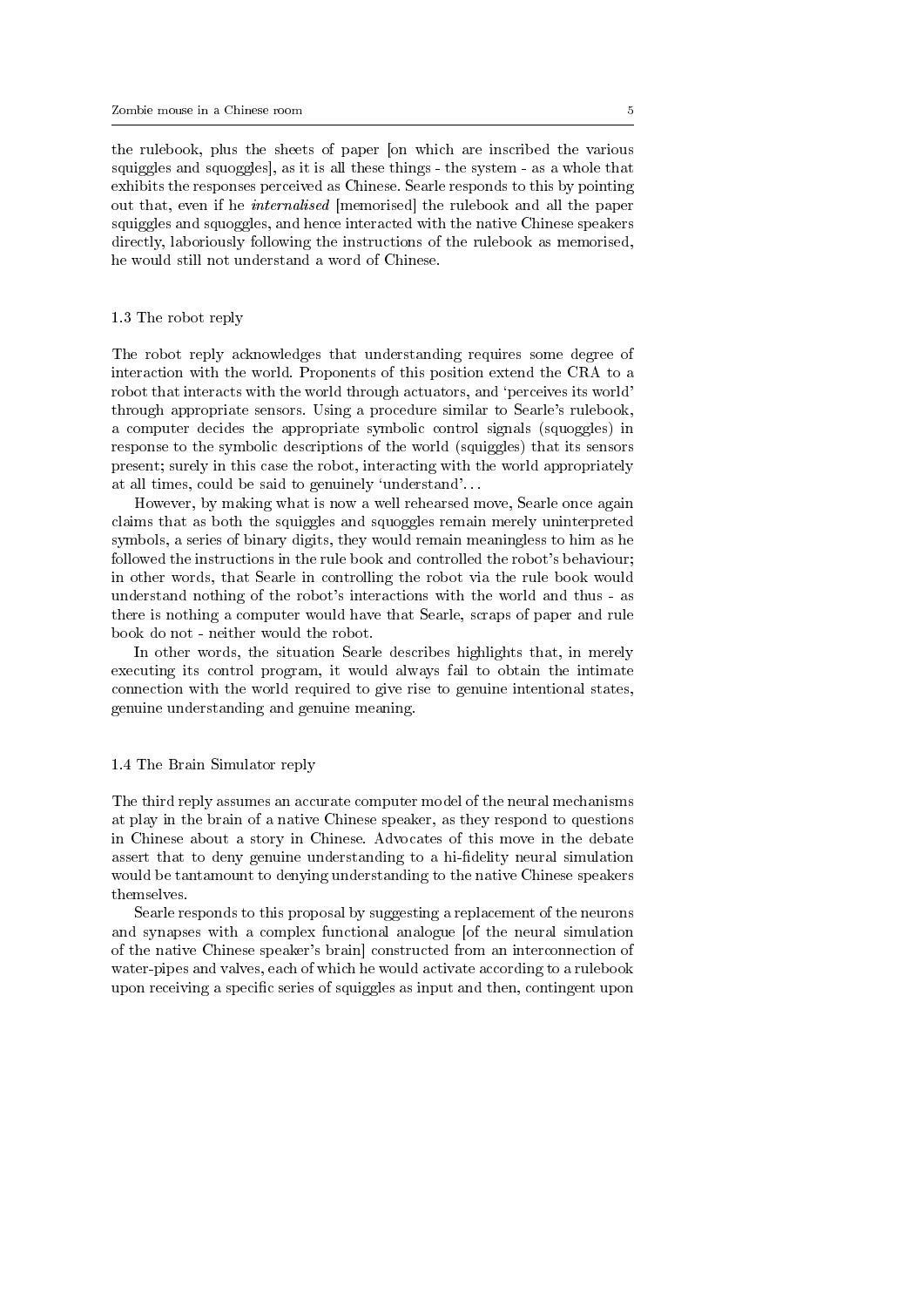specific flows at the output of this water-pipe network, the rule book would specify which Chinese ideographs to output. Perhaps not surprisingly, Searle once again concludes that, to him [and the network of pipes], the Chinese ideographs remain meaningless.

## 2 Hybrid systems and levels of embodiments

The replies to Searle's thought experiment describe situations that are both relevant and conceivable: each situation emphasises particular perspectives of the CRA, and could give rise to further investigation in the form of actual physical/biological experiments with tangible implementations. Today's proponents of so-called embodied AI, a field now known as cognitive robotics, take at least some of Searle's comments seriously in that cognitive robotics acknowledges that mere syntactical manipulation of uninterpreted symbols is insufficient for understanding and emphasises the importance of embodiment in intelligent action [Pfeifer(2001)]. This work has employed extremely varied strategies, the success of which, however, remains debatable [Roesch(in press)].

Interestingly, a fourth line of reply to the CRA (Searle calls the 'combination reply') involves a mix of the previous three replies. In this particular situation, one assumes the examination of a robot in the world, operated by a synthetic brain modelled after a native Chinese speaker. Searle agrees with the contenders of this line of thought: "I entirely agree that in such a case we would find it rational and indeed irresistible to accept the hypothesis that the robot had intentionality, as long as we knew nothing more about it.."  $[Search(1980)$ , our emphasis]. Once we understood that its behaviour was in fact the result of a [very complex] rule book, we would retract our initial hypothesis and deny the system had genuine understanding.

## 3 Complex rule books

Historically, Artificial Intelligence (AI) practitioners have been incredulous at the extreme simplicity of the low-level rules described by Searle (and actually deployed in a famous experimental 'recreation' of the CRA by Harré and Wang [Harré and Wang(1999)]) that simply 'correlate one set of formal symbols with another set of formal symbols 'merely by their shape', such that typically very trivial combinations of un-interpreted symbols - squiggles - map simply onto others - squoggles. It has always seemed likely to such AI experts that any machine understanding program with a claim to real-world generality would require a very large and complex rule-base (program), typically applying very high-level rules (functions)<sup>5</sup> and make extensive use of internal variables

<sup>5</sup> In contrast to the thirteen basic ideographs deployed by Harré and Wang, IBM's WAT-SON system - which recently won world wide acclaim as rivalling the greatest human players of the USA TV game show 'Jeopardy' - effectively deployed a complex high-level rule book (literally thousands of complex algorithms working in parallel) on the full gamut of natural human language.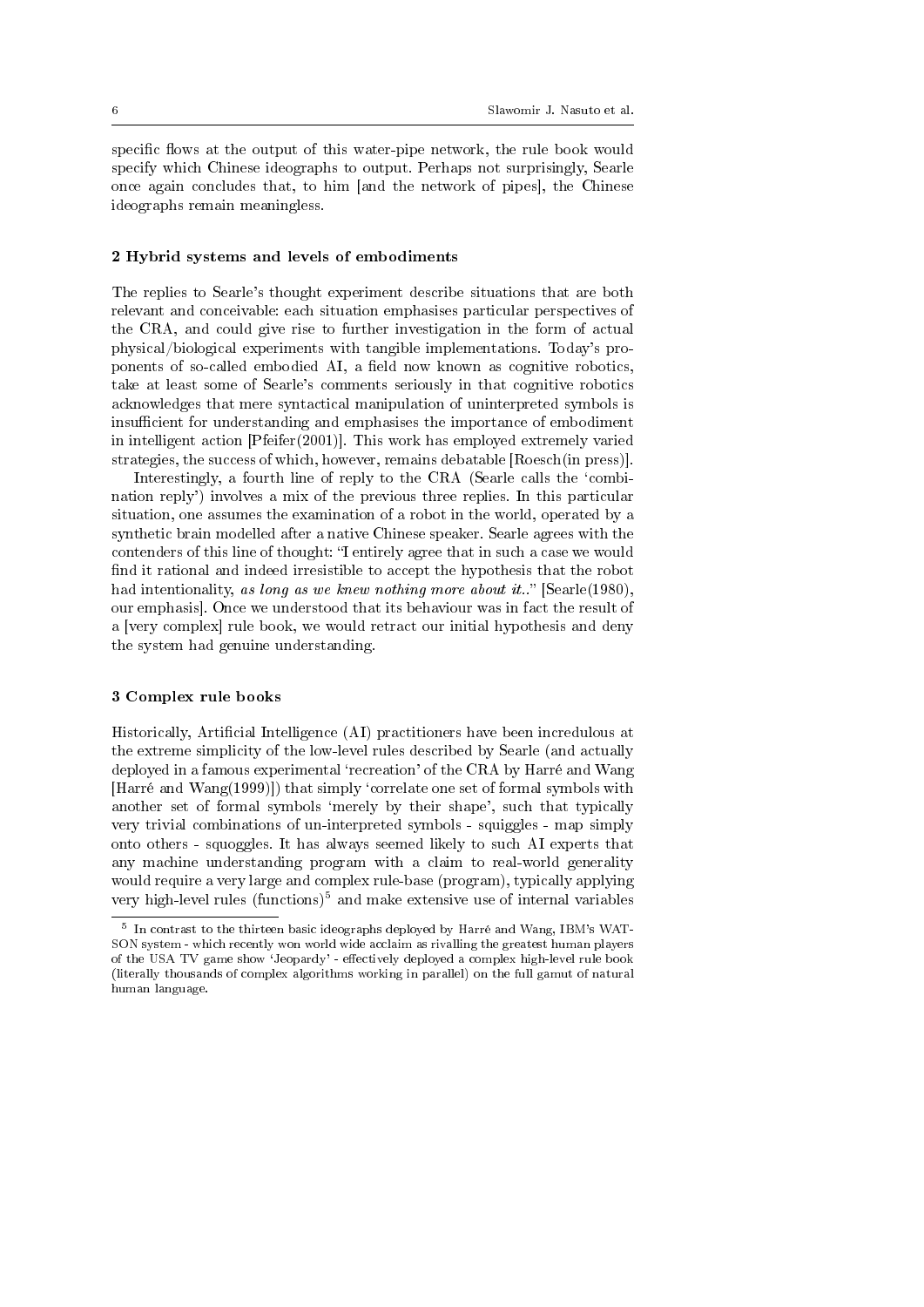(`pieces of paper' onto which the man in the room [Searle] can scribble symbols and define internal 'representations').

However, it is equally clear from `Minds, Brains and Programs' [Searle(1980)] that Searle intended the CRA to be fully general - applicable to any conceivable [now or future] AI program (grammar-based; rule-based; neural network; Bayesian etc): `I can have any formal program you like, but I still understand nothing'. So if the CRA succeeds, it must succeed against even the most complex `high-level' systems.

So, in a spirit of cooperation (between computer scientists, AI practitioners and Searle) let us consider a more complex formal program/rule book-system which has (as one high-level-rule) a call to, say, Google-translate. We suggest that these 'internal representations' scribbled on bits of paper, used by the man in the room (monoglot Searle), could now maintain [at least partial] interpretations of the [unknown] Chinese text, as 'symbol-strings-in-English'.

In this way it is plausible that, via a process analogous to one's gradual understanding of a Chinese text via the repeated use of a Chinese-English dictionary, the application of [grounded] high-level-rules (Google-translate) to Chinese text would, over time, foster the emergence of genuine semantics and understanding in even a monoglot English speaker like Searle. Because both the rule book and any internal representations the rule book requires (Searle's `scribbles on paper') are encoded in English, and ex hypothesisi Searle brings to the room an understanding of English, we suggest, after Boden [Boden(1988)], that over time this extended English Reply would lead to the emergence of genuine semantics for Searle.

But does a computer Central Processing Unit<sup>6</sup> (CPU) really 'understand' its program and its variables [encoded as raw binary data] in a manner analogous to Searle's understanding of his rule book and internal-representations encoded in English? In her 1988 paper (ibid) Maggie Boden suggests that, unlike say the human-driven manipulations of formal logic, it does; because, unlike the rules of logic, the execution of a computer program 'actually causes events to happen (e.g. it reads and writes data [or instructions] to memory and peripherals)' and such `causal semantics' enable Boden to suggest that it is a mistake to regard [executing] computer programs as pure syntax and no semantics; such a CPU processing Chinese symbols really does have a 'toehold' on [Chinese] semantics. The analogy here is to Searle's understanding of the English language rule book and hence the [extended, high-level] English reply holds.

In the `Philosophical Investigations' Wittgenstein points out [Wittgenstein(1958)] that there is a fundamental difference between normative rule-following and acting in accordance with rules (obeying physical laws). In contrast to Boden, we assert that the execution of a computer program is merely acting in accordance with physical laws; the CPU does not understand its internal-

 $6$  A CPU is the core component of a computer system that executes program instructions (its algorithm or rule book) by physically, and in most modern computers typically electronically, fetching or storing (reading or writing) them to and from memory and evaluating their coded commands.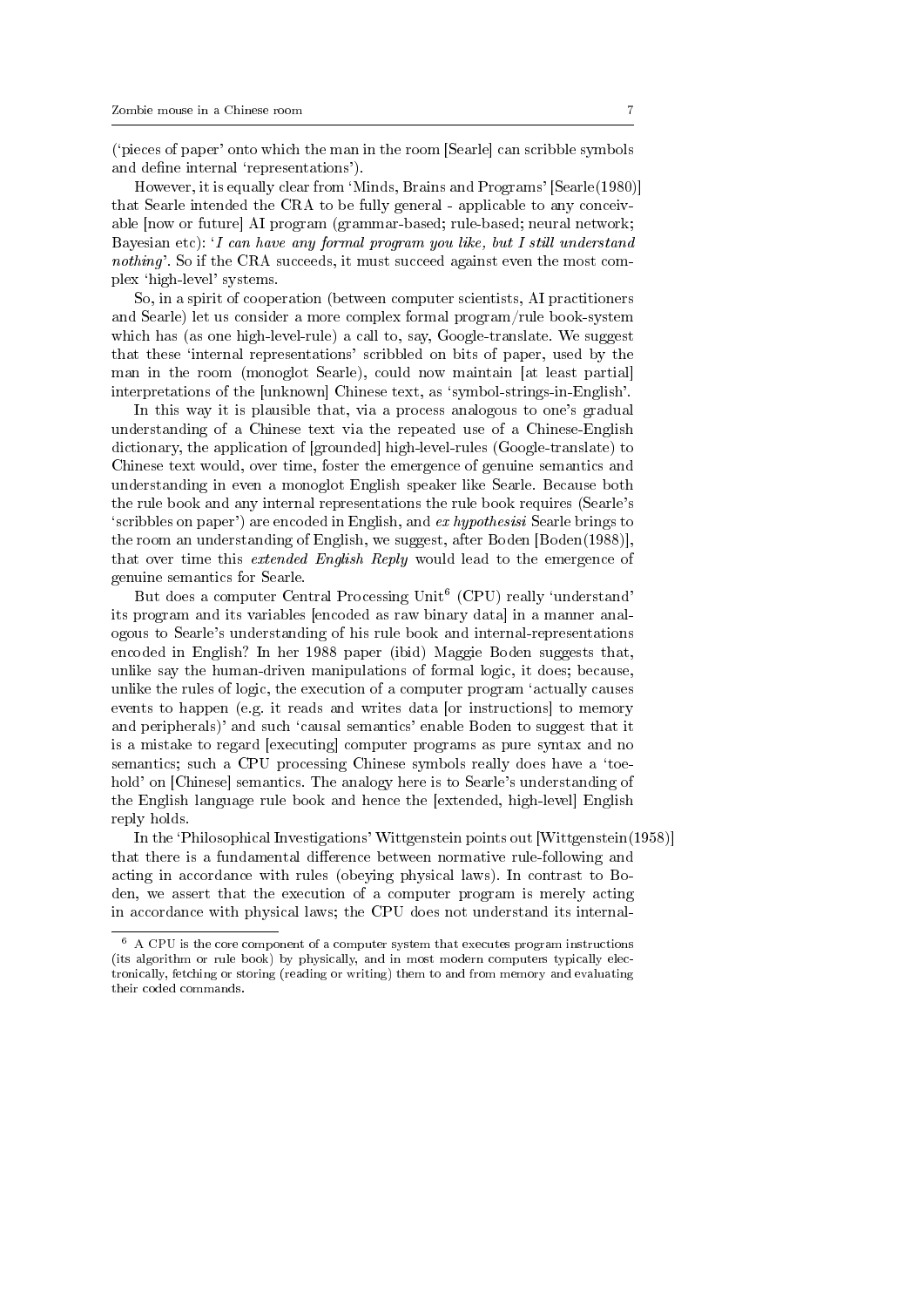representations [as it executes its program and input] any more than water in a stream 'understands' its flow down hill; both are processes strictly entailed by their current state and that of the environment (their 'input').

Furthermore, as Cassirer [Cassirer(1944)] suggested, we do not consider the computer as it executes its program with particular input(s) an `information processor' with a concomitant `toe-hold in semantics', because we consider that the [physical] computer does not process rich semantic 'symbols' (which belong to the human realm of discourse), rather mere un-interpreted 'signals' (binary digits  $[\pm 5V]$ ): objects devoid of meaning which belong to the world of physics.

All syntax and no semantics<sup>7</sup> - as there is no genuine sense in which the CPU understands its rule book in a manner analogous to Searle's understanding of English, we suggest that a CPU executing its program is simply not analogous to monoglot-Searle's gradual understanding of a Chinese text via repeated use of an English/Chinese dictionary.

To reflect that the CPU merely mechanically transforms the signals it processes we simply insist that the rule book is dened only by syntactical operations (albeit perhaps more complex than the simple `correlations' originally suggested by Searle and physically deployed by Harré and Wang) and the internal-representations ('scribbles on paper'), must remain doggedly defined by *meaningless* signals (i.e. un-interpreted symbols; aka Searle's 'squiggles and squoggles').

It is clear that, even allowing the rule book to deploy high-level calls to, say, Google-translate, no understanding of the underlying Chinese text can ever emerge because the 'internal-representations' Searle is forced to manipulate remain uninterpreted (`squiggles and squoggles'). The process is analogous to monoglot Searle's frustrated attempts to understand an unknown Chinese text using only a Chinese dictionary.

# 4 On epistemology and ontology

In further reflection on the System reply to the CRA, John Haugeland [Haugland(2002)] asks why we should accept Searle's conclusion that the internalised Chinese subsystem doesn't understand Chinese given that its responses to the Chinese questions are correct and indistinguishable from those a native Chinese speaker may give:

What we are to imagine in the internalization fantasy is something like a patient with multiple personality disorder. One "personality", Searle, is fluent in English (both written and spoken), doesn't know a word of Chinese, and is otherwise perfectly normal (except that he has the calculative powers of a mega idiot savant). The other ostensible personality - let's call him Hao - is fluent in Chinese (though only writ-

<sup>&</sup>lt;sup>7</sup> "Syntax is not the same as, nor by itself is it sufficient for, semantics", [Searle(1992)].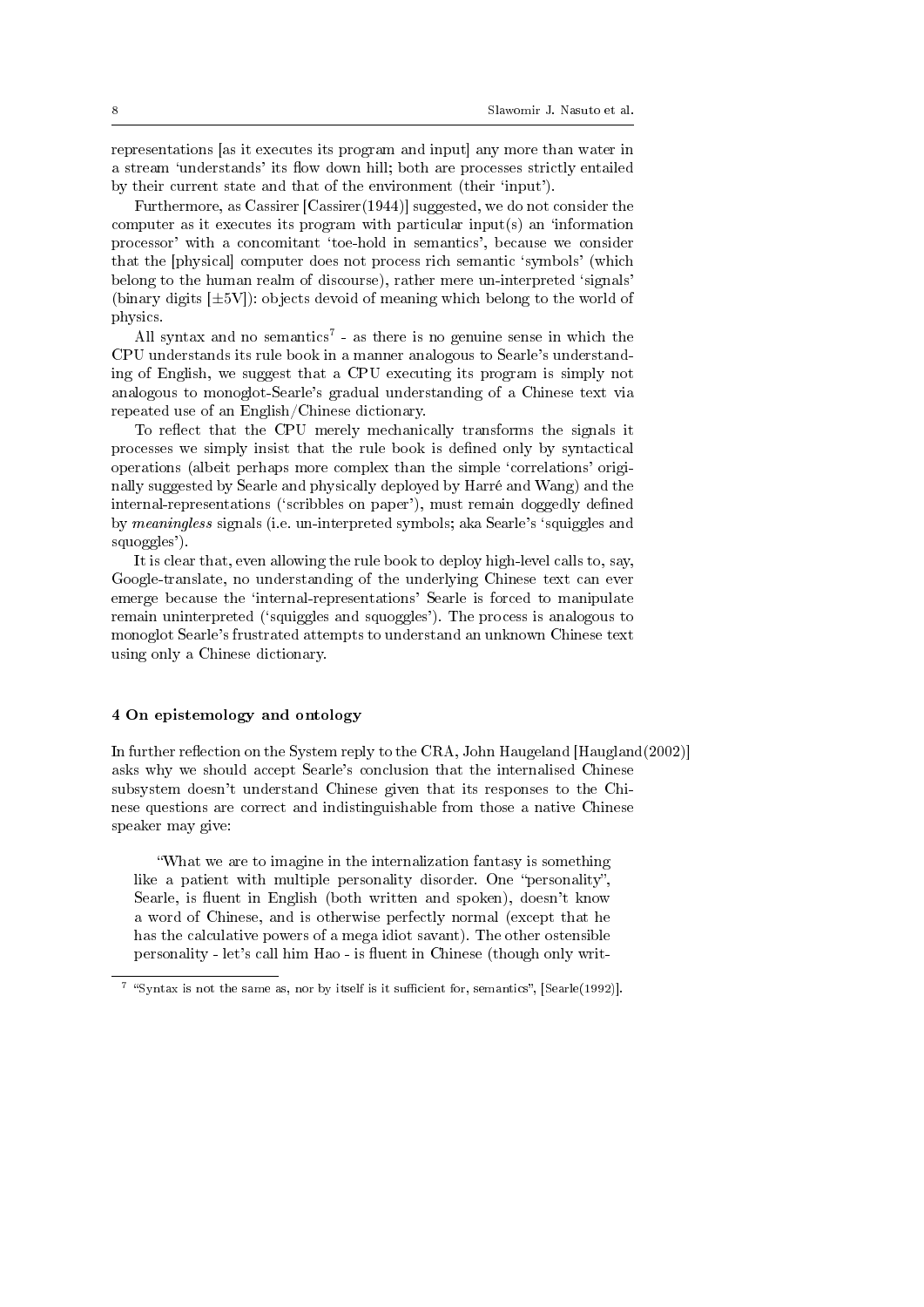ten, not spoken), has no English, and, moreover, apart from seeming to be able to read and write, is deaf, dumb, blind, and paralyzed.

Why, exactly, should we conclude that Hao doesn't understand the Chinese that he appears to be reading and writing ("automatically", as it were)?

Haugeland suggests Searle's internalisation response equivocates on the use of the word `in' and subsequently deduces that Searle is not entitled to assert that, `were Hao to understand Chinese, so would [Searle]'; hence Haugeland claims Searle's internalisation response to the System reply is simply not logically sound.

## 4.1 Phenomenal aspects of understanding

To unpack Haugeland's claim, let us compare the responses of the two systems - Hao and Searle - in the case where Searle first listens to a joke in Chinese and then in English. In the former case, although Searle may make the right linguistic responses in Chinese, he will never 'get the joke' and 'feel the laughter' because he, John Searle, still doesn't really understand a word of Chinese; whereas in the latter case he may well 'get the joke', find it funny and laugh because he really does understand English. In other words, the behaviour will not entail understanding, but the understanding will entail the appropriate behaviour.

Similarly, for all a small child may laugh at a sequence of adult jokes, she will not feel the laughter appropriately and hence will not really *understand* the jokes. In other words, there is a fundamental 'difference in kind' (an *onto*logical distinction) between these two cases. This is perhaps not so surprising as in the former case ex hypothesi as Searle-as-Hao is merely carrying out ungrounded, uninterpreted symbol manipulations; whereas in the latter case Searle's command of his native tongue is grounded by consciousness of his body and his interactions with the world and society.

In the absence of any linguistically-grounding 'conscious sensations of laughter' accompanying Searle's execution of the Hao program, we doubt that by any normal use of the word 'understand' anyone can, legitimately, claim Searleas-Hao understands the Chinese story anymore than the young child `understands' adult jokes; demonstrably [in this case] mere outward behaviour alone is not sufficient to tease apart the two situations.

Hence we suggest that there is a fundamental ontological (contra epistemological) distinction between Searle-as-Hao and Searle-as-native-Englishspeaker; a difference that cannot be teased apart by mere observation of external behaviour alone and that, following  $S$ trawson<sup>8</sup>, this *conscious* difference is central to the notion of what it really means to `understand' and to `think'.

<sup>8</sup> A closely allied position is also endorsed by Horgan and Tienson [Horgan and Tienson(2002)].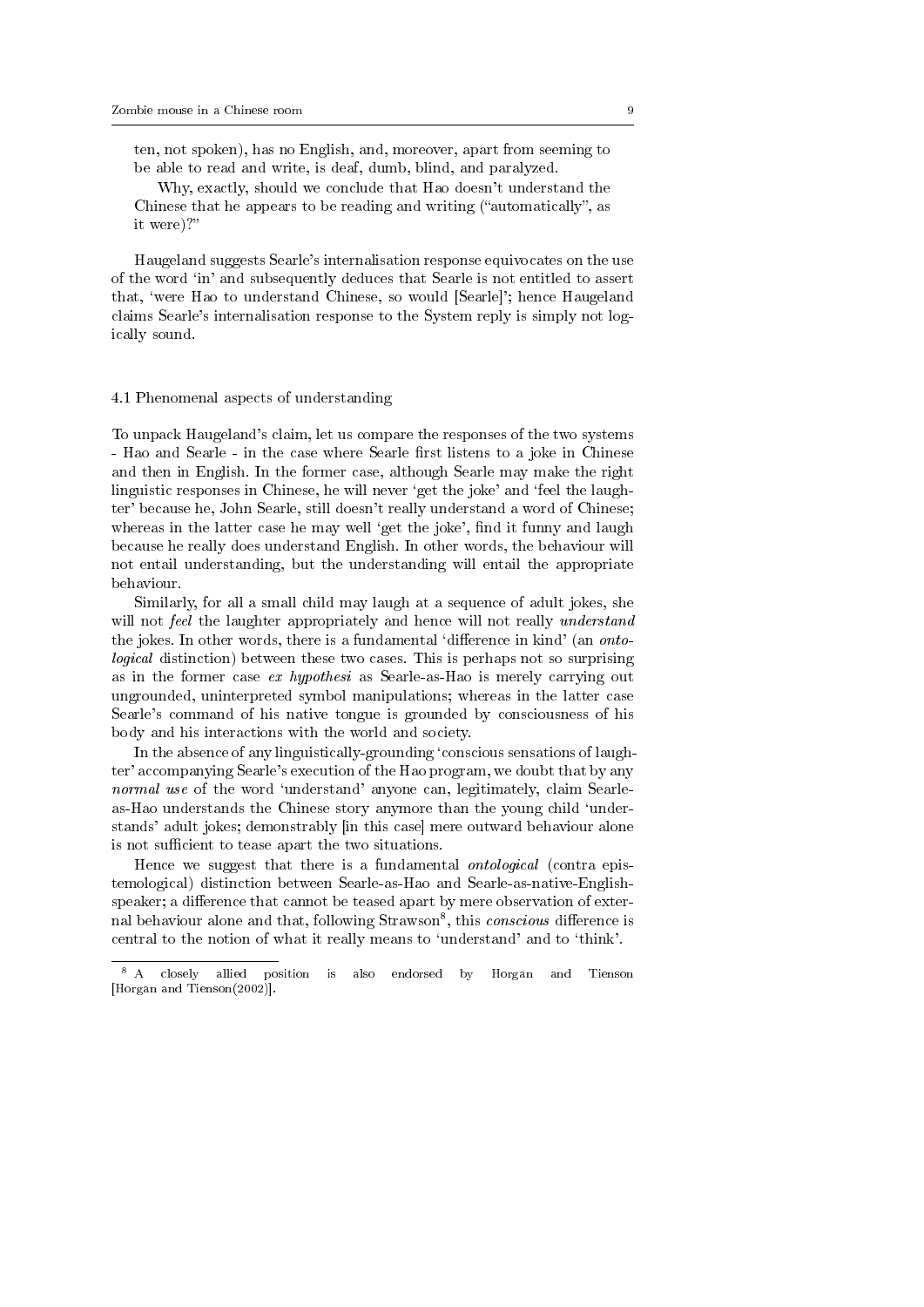But if the CRA is correct and the mere computer simulation of a neural network is not sufficient for understanding, perhaps the addition of a biological neural network would overcome the CRA? We now argue that recent technological advances, which contribute to blurring the divide between biological and artificial systems, may serve as a vehicle to push this examination further. In particular, we focus on so-called animats [Franklin(1997), Wilson(1985)], autonomous robots that are controlled by biological neural tissue, and what may be described as remote-controlled rodents, living animals endowed with augmented abilities provided by artificial controllers. These two chimeras can be seen as the two sides of the same coin and, we argue come a step closer to the physical realisation of the well known "brain-in-a-vat" thought experiment, cousin to the CRA. If correct, our position reinforces Tom Ziemke's distinction between strong and weak embodiment [Ziemke(2001)] and suggests that the former is fully necessary for understanding.

# 5 Robots and animats

Recently, one of the co-authors led a team at the University of Reading that successfully developed an autonomous robot controlled by cultured living neural cells [Warwick et al(2010a)Warwick, Nasuto, Becerra, and Whalley,?]. The "brain" of the system consisted of a cultured network of thousands of neurons, sliced from the cortical tissue of foetal rats, and grown on an array of electrodes that permits both recording and electrical stimulation. As a result of the procedure, the connections between the neurons are lost, but within a short period of time, new connections spontaneously form, and neurons start engaging in communication. The activity grows over the subsequent weeks into bursts of activity that spread over the entire culture until maturation (about 1 month after seeding). The resulting activity was then used to control the actuators of a small wheeled robot and, closing the loop of the system, the signal registered by the robot's sensors was being fed back to the cultured neurons in the form of brief electrical impulses. This platform demonstrated simple obstacle avoidance behaviours<sup>9</sup>, analogous to a simple Braitenberg vehicle [Braitenberg(1984)], and the a *posteriori* analysis of the cultures showed functional connectivity, as well computational and biophysical properties similar to that of intact brains.

## 5.1 Programming rodents

In recent years, successes in implant technology gave rise to functional hybrid systems integrating artifacts with the nervous systems of living organisms. Efforts in this direction are motivated by the creation of prostheses, e.g. cochlear [Blake(2000)] or retinal [Fornos et al(2011)Fornos, Sommerhalder, and Pelizzone, Zrenner(2002)] implants, and are now moving beyond augmenting sensory

<sup>&</sup>lt;sup>9</sup> See www.youtube.com/watch?v=1-0eZytv6Qk.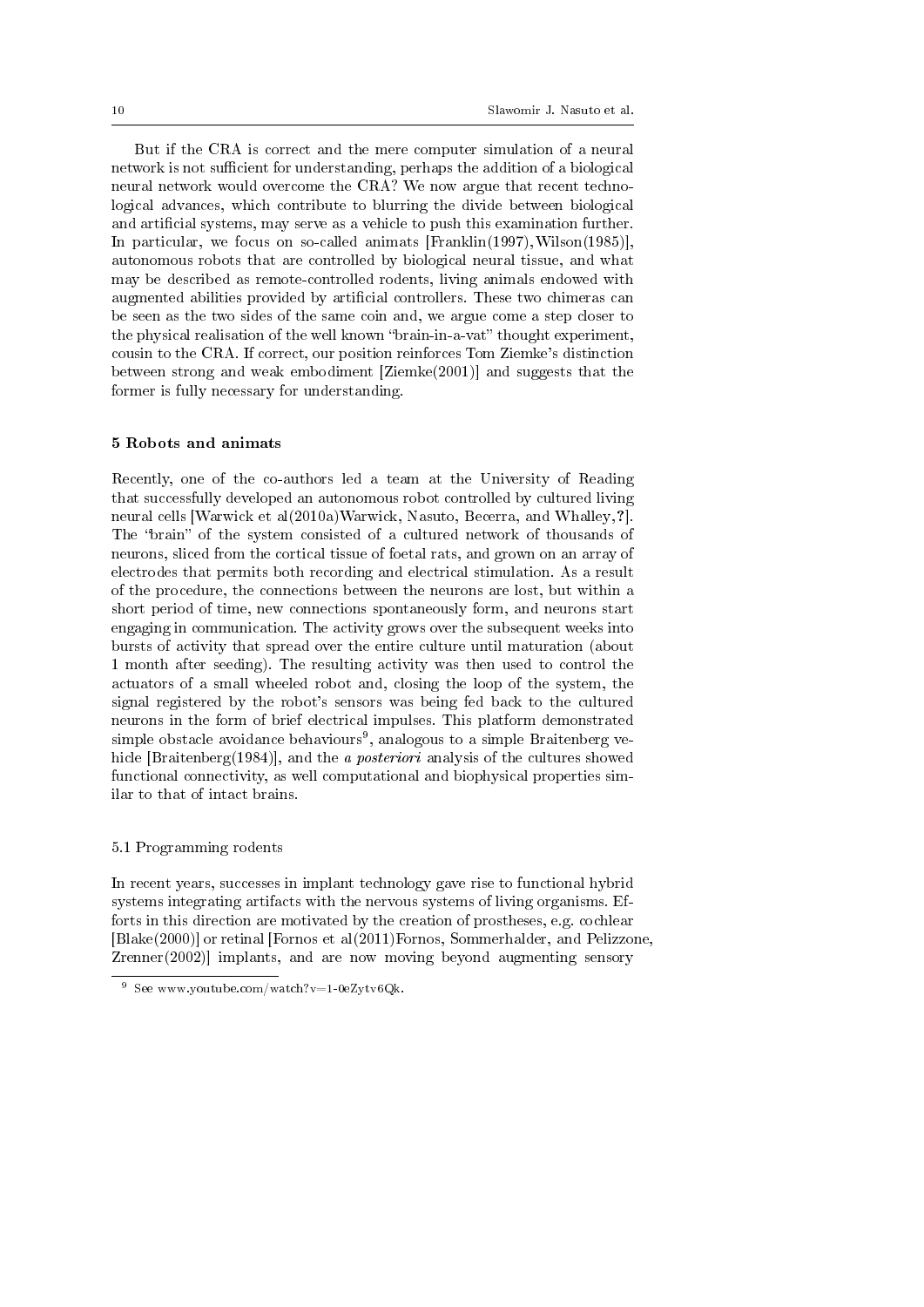modalities towards interfacing directly with the brain through deep brain stimulation. This technique involves implanting tiny electrodes in nuclei of the brain, permitting the recording and stimulation of local neurons. It is an approved clinical technique for the treatment of many neurological disorders in humans [Fins(2004), Kringelbach et al(2007) Kringelbach, Jenkinson, Owen, and Aziz]. Before reaching this stage, however, extensive testing has to be performed on seemingly simpler brains, like that of rodents. Recently, implant technology has made huge advances in moving from simple passive electrodes for stimulation to implanting whole electronic circuits capable of performing complex functions. Berger et al., for instance, successfully demonstrated implants that replaced a rat's hippocampus during a spatial memory task: when the device was inactivated, the animal failed the behavioural task; its performance was restored when the device was switched back on [Berger et al(2011)Berger, Hampson, Song, Goonawardena, Marmarelis, and Another example comes from John Chapin's group, whose implant coupled reward and sensory processing areas in an operant conditioning procedure to train the rat to respond behaviourally to particular tactile stimulations [Talwar et al(2002)Talwar, Xu, Hawley, Weiss, Moxon, and Chapin]. Upon several days of training, the `programmed rodent' was able to follow commands, henceforth behaving similar to a remote-controlled animal<sup>10</sup>. See also Gradinaru et al [Gradinaru et al(2007)Gradinaru, Thompson, Zhang, Mogri, Kay, Schneider, and Deisseroth], who used optogenetic techniques to stimulate neurons selectively, inducing motor behaviour without requiring conditioning.

 $5.2$  From an "intuition pump" to the physical realisation of thought experiments

Does our animat, which successfully avoids obstacles, genuinely understand it is facing a wall? Can the remote-controlled mouse, which turns left in infinite loops as long as the device is switched on, be said to understand genuinely what it is doing, and why? How about the remote-controlled rat that blindly follows motor commands; does it understand the input it receives?

The situations we described, we posit, push Searle's CRA a little bit further, permitting the philosophical exploration of the fifth line of reply to the CRA, that of the robot endowed with a brain much alike to a biological brain. In these situations, both the animats and what we called remote-controlled rodents experiments assume some degrees of embodiment and relatedness to the workings of biological brains. A systems view would thus legitimately raise the question, "to what degree might these chimeras understand their personal predicament?

Cosmelli and Thompson already paved the way for this line of thought in an attempt to formulate a response to the "brain-in-a-vat" thought experiment, a cousin to the CRA, about consciousness [Cosmelli and Thompson(2011)]. In this experiment, the reader is invited to imagine a brain floating "in a lifesustaining vat of liquid nutrients" and connected to "a supercomputer that

 $10$  See www.youtube.com/watch?v=D5u2IWFNFDE.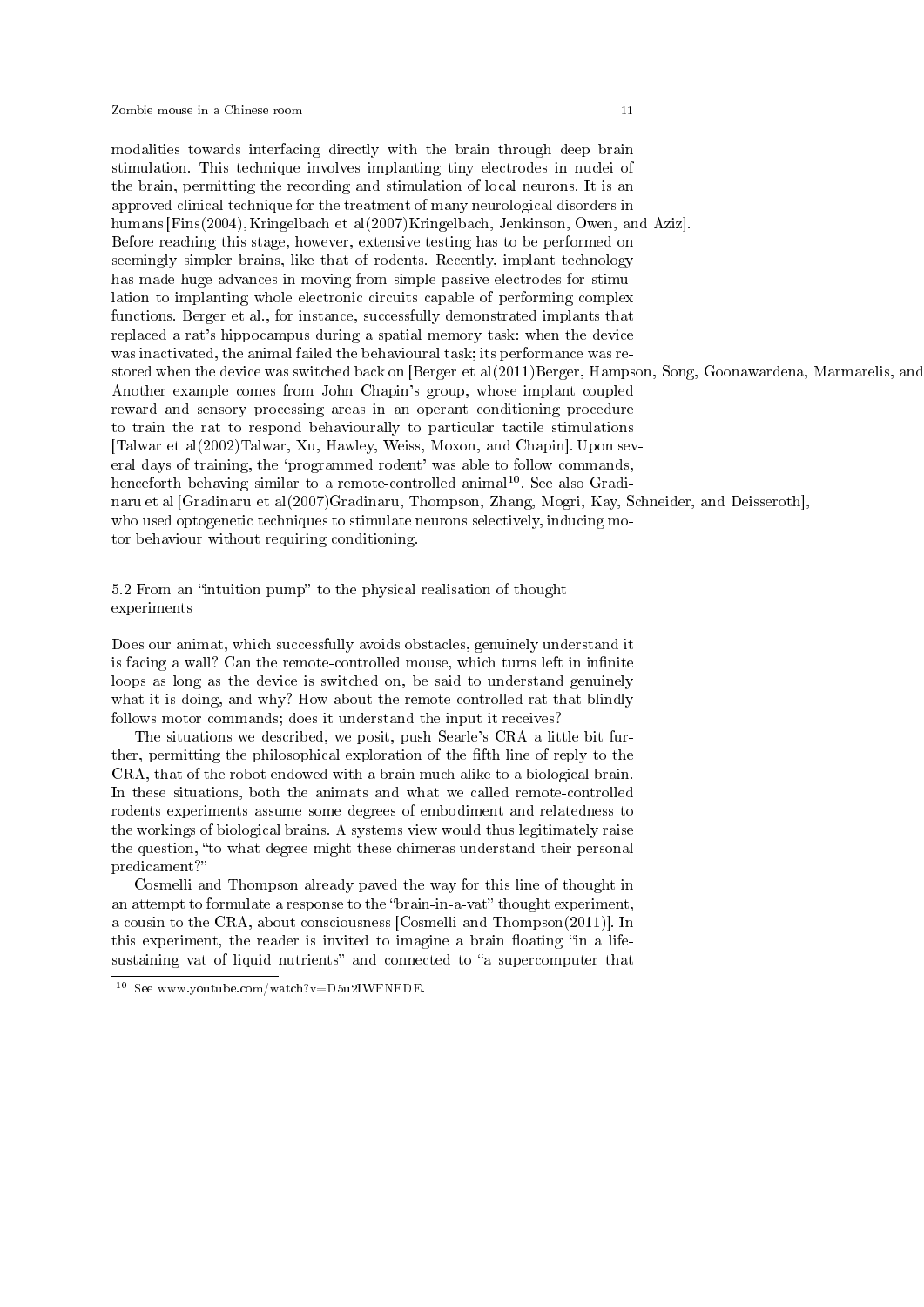would stimulate it with electrical impulses exactly like those it normally receives when embodied" (p. 361). Cosmelli and Thompson use this thought experiment to explore the role of the body in the definition of consciousness. Notably, they pose that a functional body is required to support consciousness, and that such a body needs to be "a self-regulating system comprising its own internal, homeodynamic processes and capable of sensorimotor coupling with the outside world"  $(p. 363)$ , a conception at the heart of the enactive approach to cognitive science, and conclude that "consciousness is a function of life-regulation processes involving dense couplings between neuronal and extraneuronal systems, rather than a function of neural systems alone"  $(p.$ 379).

We argue that, even though their interest in this thought experiment lies in the defining features of consciousness, their argument might as well apply to intentionality. In fact, as an analogue of Cosmelli and Thompson's "brain $in-a-vat$ , we suggest that the impoverished notion of a "body" that serves the animat equally offers no hope for anything more than mere sensorimotor coupling to arise.

The lack of proper embodiment is, however, only part of the problem, as demonstrated by the remote-controlled rodent experiments. In these cases, the chimera is constituted by a fully functional, living body that is endowed with an artificial device that transmits electrical signals to the brain, to which it responds. The crux of this paper is that behaviorally, the remote-controlled animals seem to lose something more than "just" free-will and volition.

This is because there is no element of the animal's intrinsic makeup that would cause it to behave of its own accord in a way similar to that imposed onto it by the experimenter, and hence it is extremely unlikely that it would ever acquire understanding of such externally imposed behaviours<sup>11</sup>. This is in spite of the fact that, in contrast to an animat, this implanted rodent is obviously a case of perfect embodiment, though the experimenter articially manipulates the rodent's tissues. These manipulations produce sensory-motor couplings that result in the rodent experiencing the world consistent with the induced actions.

The fundamental flaw is that these induced couplings would not be the effect of the intrinsic nervous system's constraints (metabolic or otherwise) at any level. To the contrary, they are the cause of metabolic demands; demands that are incurred through the experimenter's manipulations. Since the experimenter drives the sensorimotor couplings in an arbitrary way (from the perspective of metabolic needs of animal or its cellular constituents), the causal relationship between the bodily milieu and the motor actions and sensory readings would be disrupted. However, according to the enactive approach, only the right type and directionality of such couplings can ultimately lead to understanding and intentionality.

 $11$  Unless the imposed behaviours happened to exactly synchronise with natural behaviours appropriate to the rodent, given all of its bodily needs and desires, at that point in time.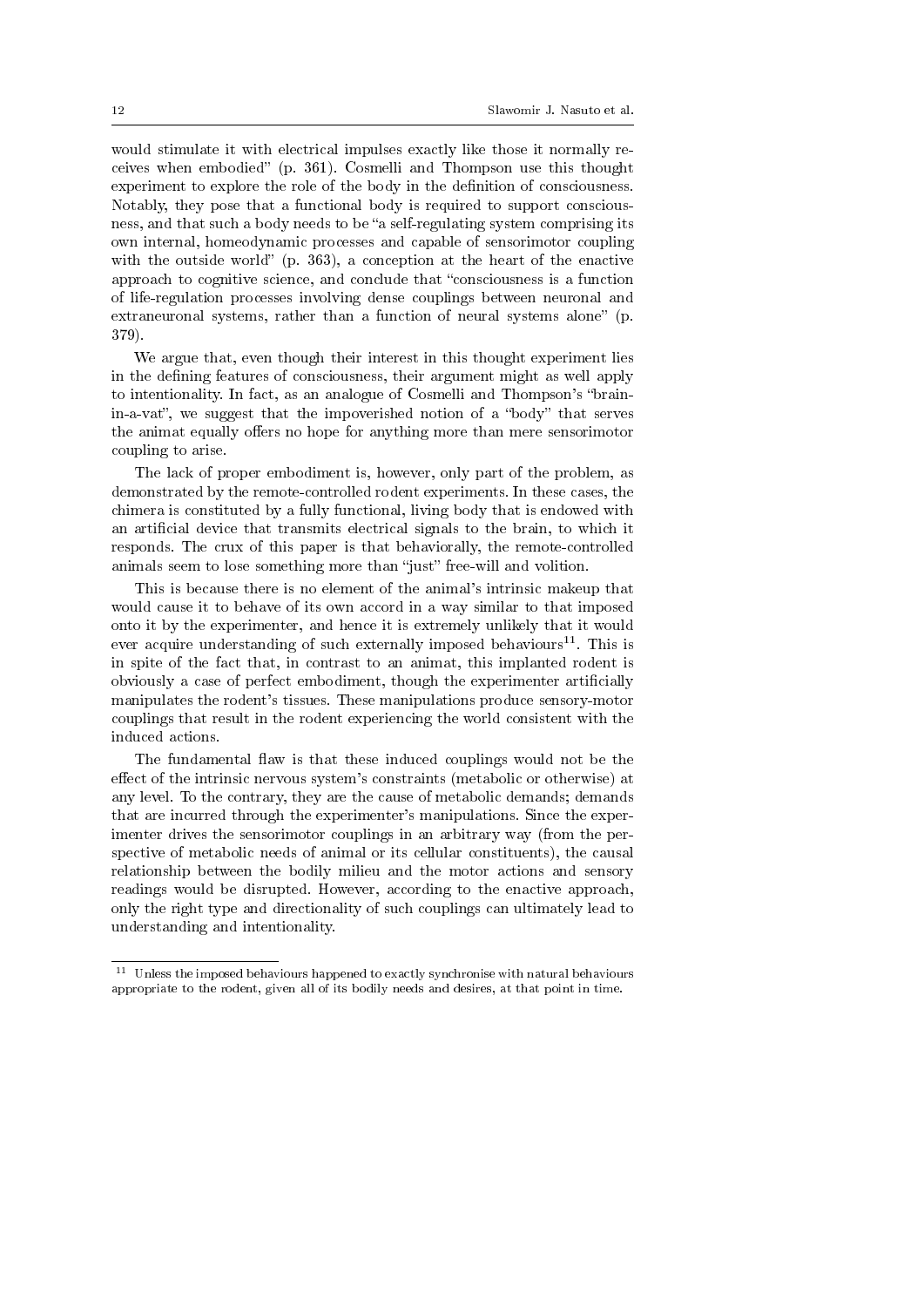The above argument is an elaboration on Cosmelli and Thompson's "brainin-a-vat" critique. A recently proposed synthesis of computational paradigms offered by the authors [Spencer et al(2013)Spencer, Tanay, Roesch, Bishop, and Nasuto] puts forward an alternative but complementary argument which also ties in with the fundamental arguments by Howard Pattee deriving from the cybernetic tradition on the nature of symbols in biological systems [Pattee(1995)] which was also extended towards brain [Cariani(2001)] and higher cognition  $[Raczaszek-Leonardi(2012)]$ . It appears that the most encompassing conception of computation [Spencer et al(2013)Spencer, Tanay, Roesch, Bishop, and Nasuto] performed by any system rests on the existence of internal dynamics that is capable of generating a flow in the system state space. The most basic implication of this is that it affords the existence of different system configurations or states; without such potential there can be no computation of any form (continuous or discrete, symbolic or distributed). However, dynamics are not sufficient to instantiate computations, since computations require constraints. It is the constraints that enable the algorithm to 'shape' the flow, and an instantiation of a specific trajectory starting from a specific initial condition corresponds to an execution of a programme. The nature of the state space and that of constraints will be specific for the different computational paradigms but they all share in common that the constraints are externally imposed and are used by the programmer so that the dynamical flow can be meaningfully interpreted. Thus, the constraints do not have an intrinsic meaning in computations, the meaning is imposed on them, and only via their skilful use can the resultant dynamics lead to meaningful results. We posit that, in light of the above, the manipulations of a neural culture in an animat or even of the brain in the remote-rat are nothing else but a form of imposing such external constraints on otherwise innate (neural) dynamics. Moreover, as such constraints are not constructed to fulfill the properties required of so-called "replicable constraints"  $[Raczaszek-Leonardi(2012)],$  they must remain merely formal manipulations. Whether at the neuronal or cognitive level, replicable constraints acquire meaning through some selective process rendering them functional at that level. Thus, both animats and remote rats are merely other examples of formal computational systems, albeit `implemented' in hybrid (animat) or biological (remote rat) substrate.

Therefore, we suggest that, even though the remote rat still possesses a fully functional body and, arguably, a functioning brain, the fact that it receives alien commands does not warrant a genuine understanding of what is going on. In other words, the animal's brain receives foreign input that, at best, may resemble drug-induced decontextualised hallucinations mere uninterpreted  $symbols/squiggles$  and  $squoggles$  – which, we argue, would remain meaningless despite how accustomed the animal may become to this new mode of owner-less functioning. The situation is analogous to the alien hand syndrome - where in such patients, for example, their arm seemingly performs actions not of their volition or under their control (in fact, often against their will). Such patients do not accrue any meaning of why their arm acted in this way, albeit they can see (and hence comprehend) the actions in the same way as any other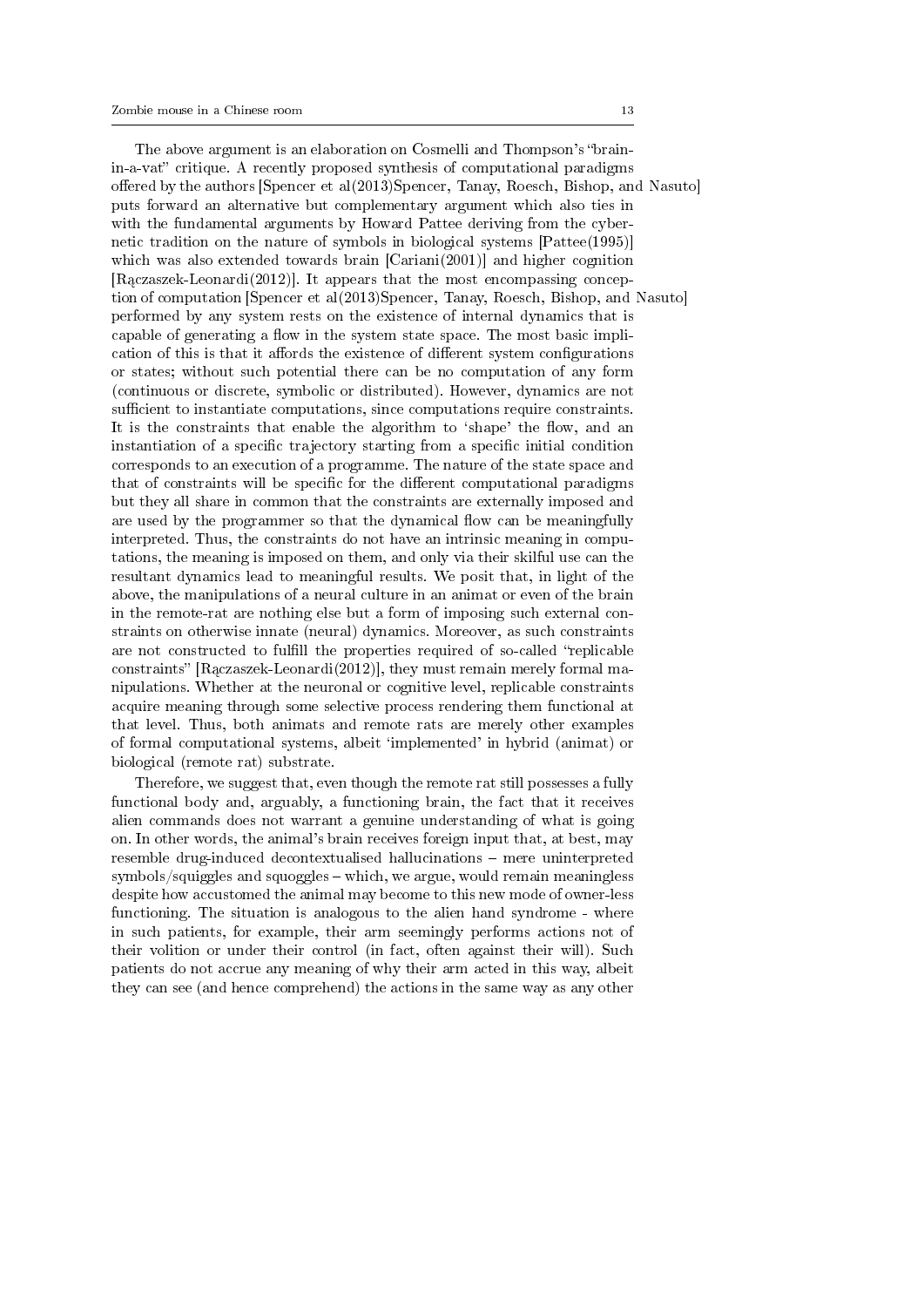observer; in this sense they are `external observers' of their own limb(s) zombie movements.

It is thus clear that genuine intentional states, in the process of understanding the world, require both a fully functional brain and a fully functional body; deporting the question of the requirements for genuine understanding to the defining features of the process whereby the brain and body interact with the world.

Referring back to our computationalist framework [Spencer et al(2013)Spencer, Tanay, Roesch, Bishop, and Nasuto], that means that even if one were to describe cognitive agents in computational terms one is forced to conceive the closest computational analogy of a very special kind. For these are the systems that are not only, following Pattee [Pattee(1995)] and Rączaszek-Leonardi [Rączaszek-Leonardi(2012)], capable of supporting replicable constraints at both biological and cognitive level but which are effectively capable of setting such constraints for themselves, in order to modify their own innate dynamics supporting the `computation'. It is this self-referential nature of cognitive systems that bootstraps the meaning of replicable constraints/symbols to the meaning of the computation `executing' by the innate dynamics constraint in this way. It should be also clear from our overview of a wide range of computational paradigms discussed in theoretical computing [Spencer et al(2013)Spencer, Tanay, Roesch, Bishop, and Nasuto] that none of them comes even close to such a system, all being some forms of formal, externally driven symbol manipulation.

Without this, neither animats, nor the remote-controlled rodents experiments can escape Searle's CRA. This argument lends support to discussions of the properties grounding the agent-environment system. Fröese and Ziemke, for instance, discuss the foundational role of constitutive autonomy and adaptivity [Froese and Ziemke(2009)] for agency and sense making, and their consequences for the design of embodied AI.

## 6 Summary and conclusion

In this paper, we based a philosophical examination of the requirements for genuine understanding and intentionality on extensions to John Searle's Chinese Room Argument against strong AI. Our deployment of Searle's "intuition pump" to recent advances in robotics and neuroscience shows it continues to have force against the most recent developments in robotics and bio-machine hybrids. Specifically, we examined how two new scenarios fare in light of the  $CRA$ 's typical replies from the AI community. We focused on so-called "animats", autonomous robots that are controlled by biological neural tissue, and what may be described as "remote-controlled rodents", living animals endowed with augmented abilities provided by artificial controllers. These two chimeras can be seen as the two sides of the same coin, and herein we have demonstrated that neither of these systems can be said to exhibit any genuine understanding of the world.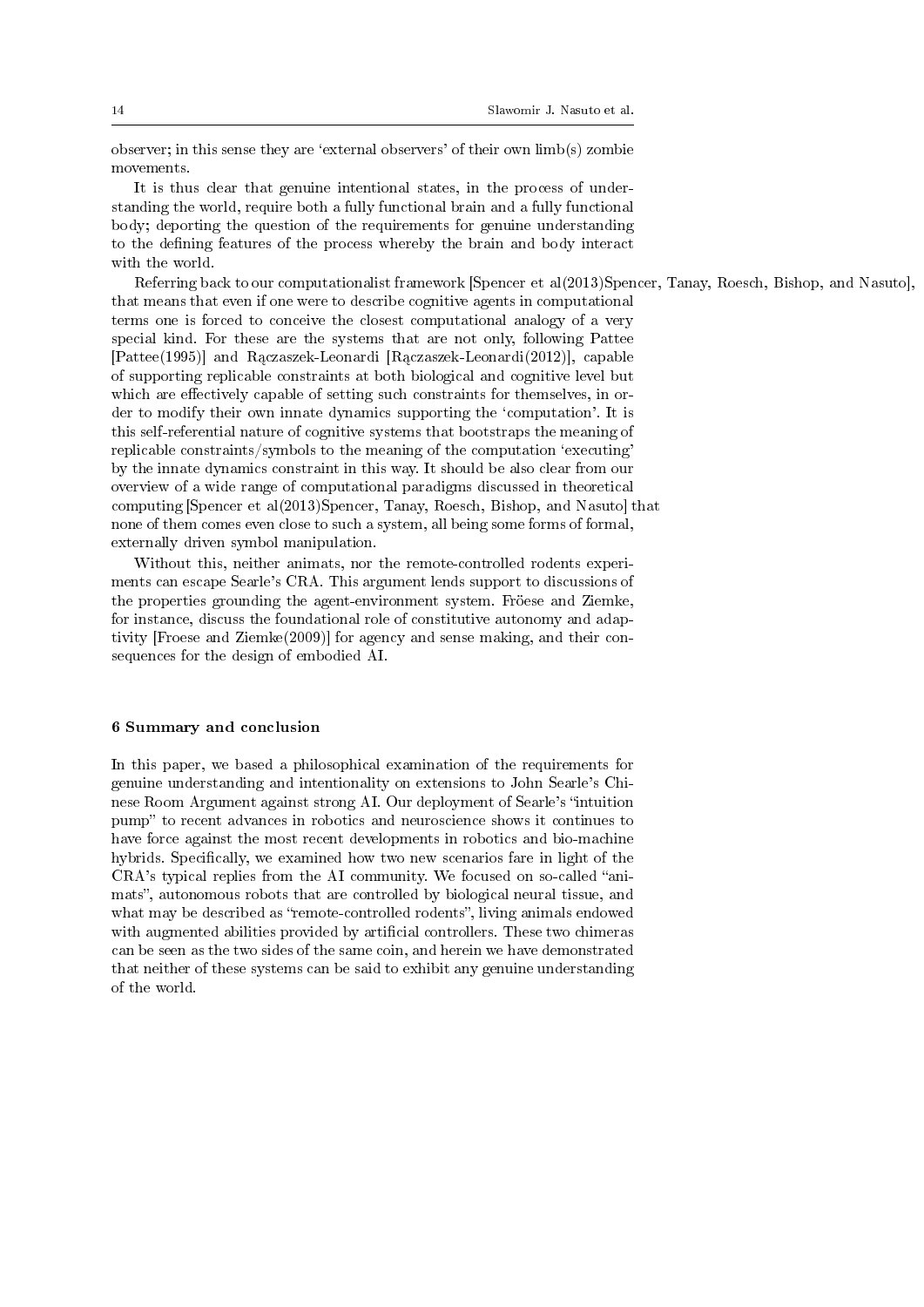In addition, we argue that current efforts in cognitive robotics, to endow robots with abilities to represent the world and reason about it, are limited. In line with the rise of enactive cognitive science - which proposes an enlarged perspective that includes the closed-loop interactions of a life-regulated body-brain dynamical system with an evolving world - we deem inappropriate cognitivism and its concomitant computational theory of mind, and instead emphasise the role of foundational processes such as autonomy, exploration, autopoiesis and social embedded-ness, in giving rise to a genuine understanding of our lived world.

Acknowledgements We would like to thank Dr. Tom Fröese for comments which helped improve this paper. Please note that, in the context of the 'Computing, Philosophy and the Question of Bio-Machine Hybrids: 5th AISB Symposium on Computing and Philosophy' [part of the 2012 Turing centenary AISB/IACAP Joint World Congress], elements of this work re-visit arguments first raised at the 2011 PT-AI conference, Thessaloniki. C.f. Vincent C. Müller (ed.), (2012), Theory and Philosophy of Artificial Intelligence, (SAPERE; Berlin: Springer).

#### References

- [Berger et al(2011)Berger, Hampson, Song, Goonawardena, Marmarelis, and Deadwyler] Berger TW, Hampson RE, Song D, Goonawardena A, Marmarelis VZ, Deadwyler SA (2011) A cortical neural prosthesis for restoring and enhancing memory. Journal of Neural Engineering 8(4):046,017
- [Bishop(2004)] Bishop JM (2004) A view inside the chinese room. Philosopher 28(4):47-51 [Bishop(2009)] Bishop JM (2009) A cognitive computation fallacy? cognition, computations and panpsychism. Cognitive Computation  $1(3):221-233$
- [Blake(2000)] Blake W (2000) Cochlear Implants: Principles and Practices. Lippincott Williams & Wilkins, Philadelphia
- [Boden(1988)] Boden M (1988) Escaping from the chinese room. In: Boden M (ed) The philosophy of Artificial Intelligence, Oxford University Press, Oxford, UK, pp 89-105
- [Braitenberg(1984)] Braitenberg V (1984) Vehicles: experiments in synthetic psychology. MIT Press, Cambridge, MA, USA
- [Bringsjord(2002)] Bringsjord R S & Noel (2002) Real robots and the missing thoughtexperiment. In: Preston J, Bishop JM (eds) Views into the Chinese Room:: new essays on Searle and Artificial Intelligence, Oxford University Press, Oxford, pp 360-379
- [Cariani(2001)] Cariani P (2001) Symbols and dynamics in the brain. Bio Systems 60(1-  $3)$ : 59-83

[Cassirer(1944)] Cassirer E (1944) An Essay on Man. Yale University Press, New Haven

- [Cole(2009)] Cole D (2009) The chinese room argument. In: Zalta EN (ed) The Stanford Encyclopedia of Philosophy, winter 2009 edn, Stanford University
- [Cosmelli and Thompson(2011)] Cosmelli D, Thompson E (2011) Embodiment or envatment? reflections on the bodily basis of consciousness. In: Stewart J, Gapenne O, ,
- di Paolo E (eds) Enaction: Towards a New Paradigm for Cognitive Science, MIT Press [Dennett(1991)] Dennett D (1991) Consciousness Explained. The Penguin Press, Allen, Lane
- [Fins(2004)] Fins JJ (2004) Deep brain stimulation. In: Post SG (ed) Encyclopedia of Bioethics, vol 2, 3rd edn, MacMillan Reference, New York, pp 629-634
- [Fodor(1975)] Fodor JA (1975) The Language of Thought. Harvard University Press
- [Fodor(1987)] Fodor JA (1987) Psychosemantics: The Problem of Meaning in the Philosophy of Mind. MIT Press
- [Fornos et al(2011)Fornos, Sommerhalder, and Pelizzone] Fornos A, Sommerhalder J, Pelizzone M (2011) Reading with a simulated 60-channel implant. Frontiers in Neuroscience 5:57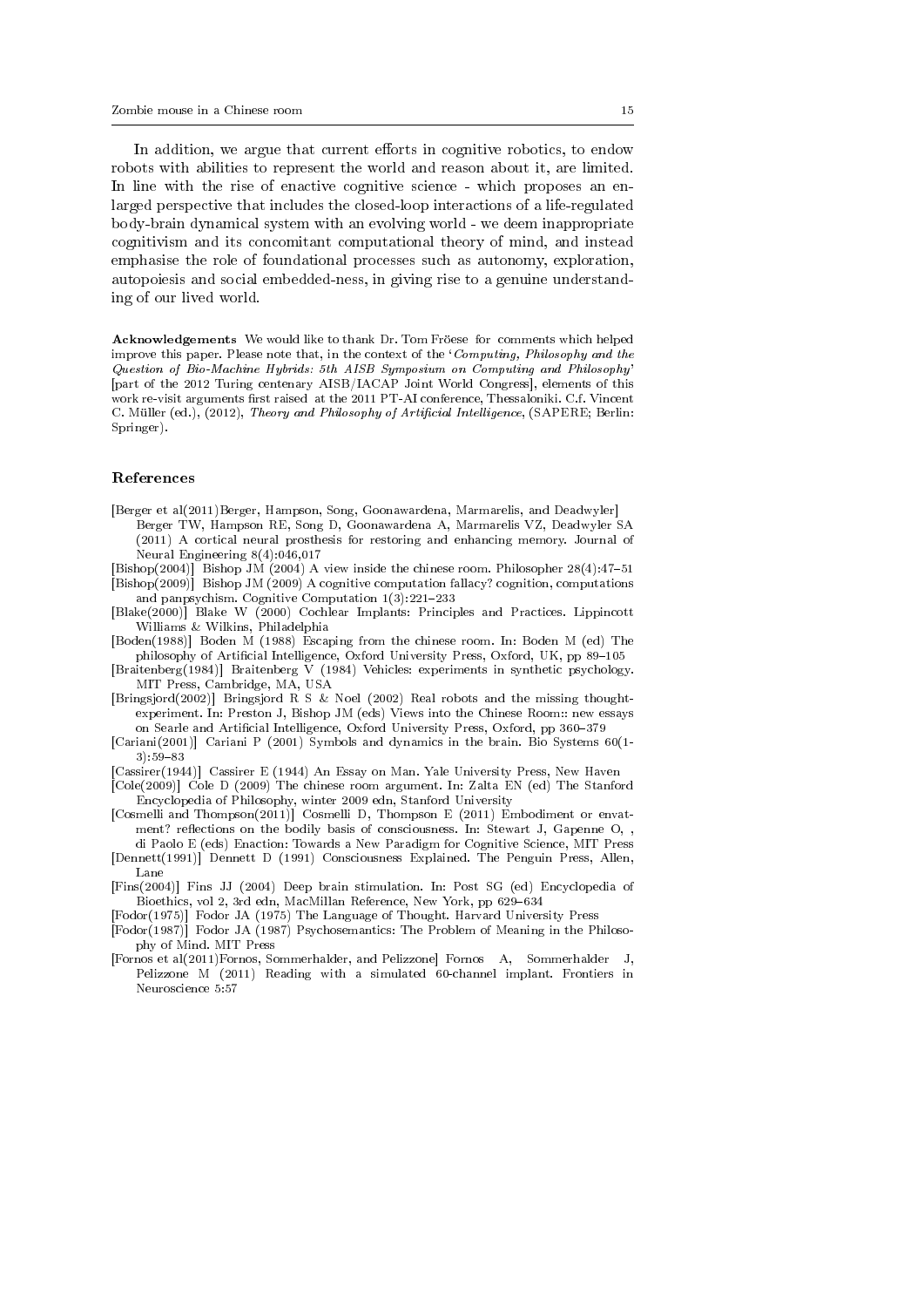[Franklin(1997)] Franklin S (1997) Articial Minds. MIT Press

[Freeman(2003)] Freeman A (2003) Output still not really convinced. The Times Higher

- [Freeman(2004)] Freeman A (2004) The chinese room comes of age: a review of preston & bishop. Journal of Consciousness Studies  $11(5-6):156-158$
- [Froese and Ziemke(2009)] Froese T, Ziemke T (2009) Enactive articial intelligence: Investigating the systemic organization of life and mind. Artificial Intelligence  $173(3-4)$ :466– 500

 $[Garvey(2003)]$  Garvey J (2003) A room with a view? The Philosophers Magazine  $23:61-61$ 

- [Gradinaru et al(2007)Gradinaru, Thompson, Zhang, Mogri, Kay, Schneider, and Deisseroth] Gradinaru V, Thompson KR, Zhang F, Mogri M, Kay K, Schneider MB, Deisseroth K (2007) Targeting and readout strategies for fast optical neural control in vitro and in vivo. J Neurosci 26:27(52):14,231-14,238
- [Harré and Wang(1999)] Harré R, Wang H (1999) Setting up a real `chinese room': an empirical replication of a famous thought experiment. Journal of Experimental & Theoretical Artificial Intelligence  $11(2):153-154$
- [Haugland(2002)] Haugland J (2002) Syntax, semantics, physics. In: Preston J, M BJ (eds) Views into the Chinese room: new essays on Searle and Articial Intelligence, Clarendon Press, Oxford, UK
- [Horgan and Tienson(2002)] Horgan T, Tienson J (2002) The intentionality of phenomenology and the phenomenology of intentionality. In: Chalmers D (ed) Philosophy of Mind: Classical and Contemporary Readings, Oxford University Press, Oxford, UK, pp 520-33
- [J.(2004)] J R (2004) Review of preston j and bishop m, editors. views into the chinese room: New essays on searle and artificial intelligence. Philosophical Books  $45(2):162-167$
- [Kringelbach et al(2007)Kringelbach, Jenkinson, Owen, and Aziz] Kringelbach ML, Jenkinson N, Owen SLF, Aziz TZ (2007) Translational principles of deep brain stimulation. Nature Reviews Neuroscience 8:623-635
- [Newell(1976)] Newell HA A & Simon (1976) Computer science as empirical inquiry: symbols and search. Communications of the ACM  $19(3):113-126$
- [Overill(2004)] Overill J (2004) Views into the chinese room: New essays on searle and artificial intelligence. Journal of Logic and Computation  $14(2)$ :325-326
- [Pattee(1995)] Pattee HH (1995) Evolving self-reference: matter, symbols, and semantic closure. Communication and cognition-artificial intelligence  $12(1-2):9-27$
- [Pfeifer(2001)] Pfeifer C R Scheier (ed) (2001) Understanding Intelligence. MIT Press
- [Preston and Bishop(2002)] Preston J, Bishop JM (eds) (2002) Views into the Chinese room: new essays on Searle and Artificial Intelligence. Oxford University Press, Oxford, UK

[Putnam(1988)] Putnam H (1988) Representation and Reality. MIT Press

- [Rapaport(2006)] Rapaport WJ (2006) Review of preston j & bishop m, editors. views into the chinese room: New essays on searle and articial intelligence. Australian Journal of Philosophy  $94(1):129-145$
- [Rey(2002)] Rey G (2002) Searle's misunderstanding of functionalism and strong ai. In: Preston J, Bishop JM (eds) Views into the Chinese Room:: new essays on Searle and Artificial Intelligence, Oxford University Press, Oxford, pp 360-379
- [Rączaszek-Leonardi(2012)] Rączaszek-Leonardi J (2012) Language as a system of replicable constraints. LAWS, LANGUAGE and LIFE pp 1-34
- [Roesch(in press)] Roesch EB (in press) A critical review of classical computational approaches to cognitive robotics: Case study for theories of cognition. In: Radman Z (ed) The Hand: An Organ Of The Mind, MIT Press, Cambridge, USA
- [Schank and Abelson(1977)] Schank RC, Abelson RP (1977) Scripts, plans, goals and understanding: An inquiry into human knowledge structures. Erlbaum, Hilsdale NJ
- [Searle(1980)] Searle J (1980) Minds, brains, and programs. Behavioral and Brain Sciences 3:417457

[Searle(1992)] Searle J (1992) The Rediscovery of the Mind. Bradford Books

- [Spencer et al(2013)Spencer, Tanay, Roesch, Bishop, and Nasuto] Spencer MC, Tanay T, Roesch EB, Bishop JM, Nasuto SJ (2013) Abstract platforms of computation. In: AISB 2013
- [Sprevak(2005)] Sprevak MD (2005) The chinese carnival. Studies in the History & Philosophy of Science 36:203-209